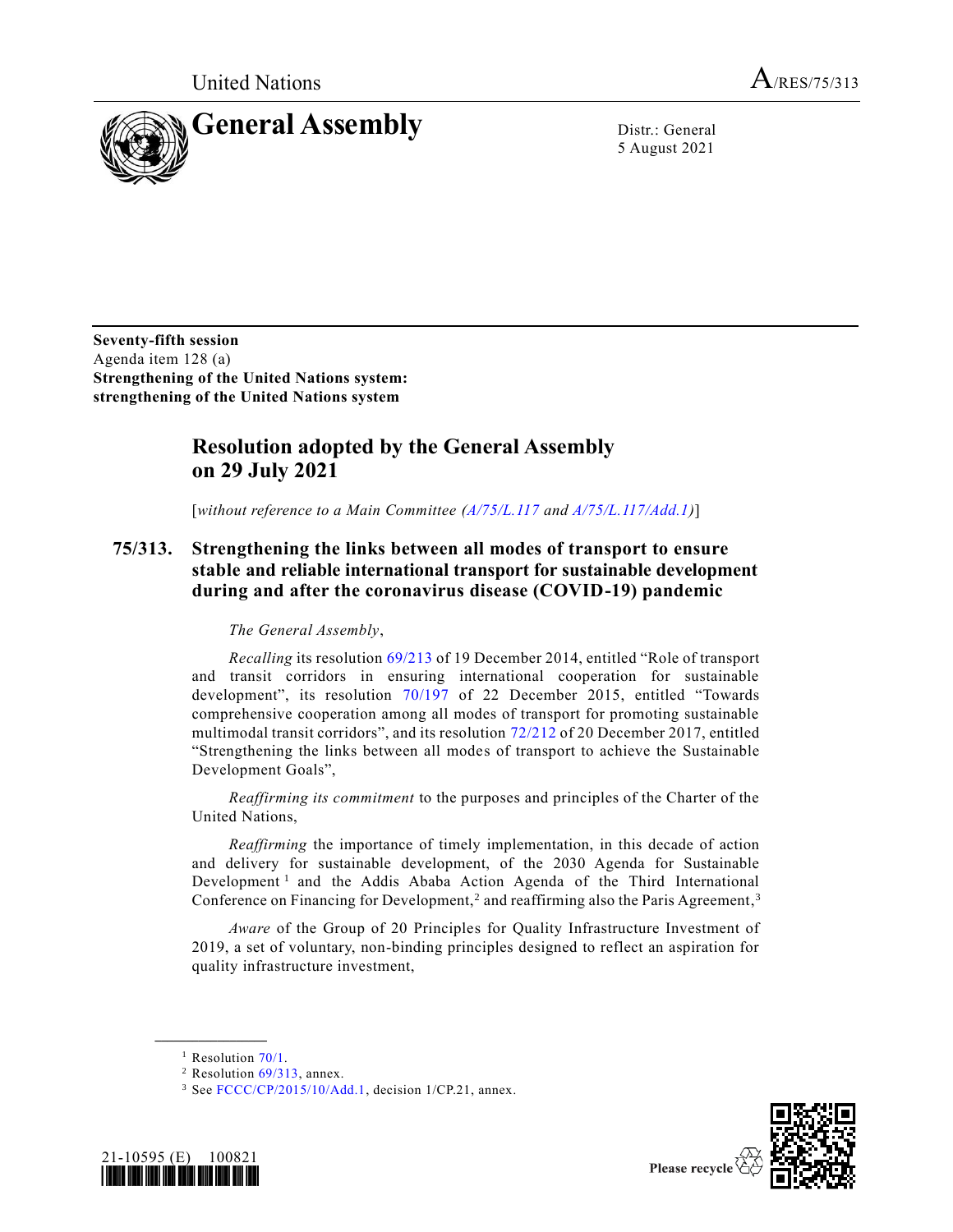*Recalling* the first United Nations Global Sustainable Transport Conference, held in Ashgabat, Turkmenistan, on 26 and 27 November 2016, and recalling also its Ashgabat Statement,<sup>4</sup>

*Noting* the ongoing discussions about opportunities, challenges and solutions for achieving sustainable transport and ensuring stable and reliable international transport in international transport forums and within the United Nations system, recognizing the efforts already being carried out by United Nations technical and regional bodies, and looking forward to the upcoming second United Nations Global Sustainable Transport Conference, to be held in Beijing, China, from 14 to 16 October 2021, which is to contribute to achieving sustainable transport, and the Ministerial Transport Conference for Landlocked Developing Countries, to be held in Turkmenistan on 5 and 6 April 2022,

*Recalling* its resolution [74/299](https://undocs.org/en/A/RES/74/299) of 31 August 2020, entitled "Improving global road safety", in which the General Assembly decided to convene, no later than the end of 2022, the first ever high-level meeting of the Assembly on improving global road safety,

*Recognizing* the need for a broader and a more people-centred preventive approach to disaster risk and that disaster risk reduction practices need to be multihazard and multisectoral, inclusive and accessible in order to be efficient and effective,

*Noting* the need for continued international cooperation to address the issues relating to transport and transit corridors as an important element of sustainable development and connectivity, and in this regard noting the related intergovernmental deliberations in the relevant international bodies and forums, inter alia, in the context of the coronavirus disease (COVID-19) pandemic,

*Recalling* the report of the Secretary-General on the role of transport and transit corridors in ensuring international cooperation for sustainable development,<sup>5</sup>

*Recognizing* the important role of sustainable transport in response to situations such as the COVID-19 pandemic, including through the facilitation and delivery of assistance and essential goods and stability of global supply chains, particularly in relation to medical supplies, especially priority diagnostics and treatments, medicine and vaccines, and in this regard noting with appreciation the efforts of States to ensure the smooth operation of transport corridors during and after the COVID-19 pandemic,

*Reiterating* the importance of transport and transit corridors in facilitating transport linkages on domestic routes and promoting urban-rural connectivity in order to boost economic growth at the local and regional levels, promote interconnections between cities, peoples and resources and facilitate intraregional and interregional economic and sustainable development, emphasizing that transport and transit corridors should be safe, affordable, accessible and sustainable, while reducing greenhouse gas emissions and environmental impacts,

*Noting* the importance of promoting the integration of science, technology and innovation into sustainable, integrated, multimodal and intermodal transport systems by tapping into technological opportunities in the decades to come to bring about fundamental, transformative changes to transport systems, including accelerated digitalization, energy efficiency technologies and low-emission fuel technologies, and to strengthen capacity-building support to developing countries,

*Recognizing* the importance of addressing the particular vulnerability of landlocked countries, especially low- and middle-income countries, inter alia, by establishing and promoting efficient transit transport systems that link them to

**\_\_\_\_\_\_\_\_\_\_\_\_\_\_\_\_\_\_**

<sup>4</sup> [A/C.2/71/6,](https://undocs.org/en/A/C.2/71/6) annex.

 $5$  [A/70/262.](https://undocs.org/en/A/70/262)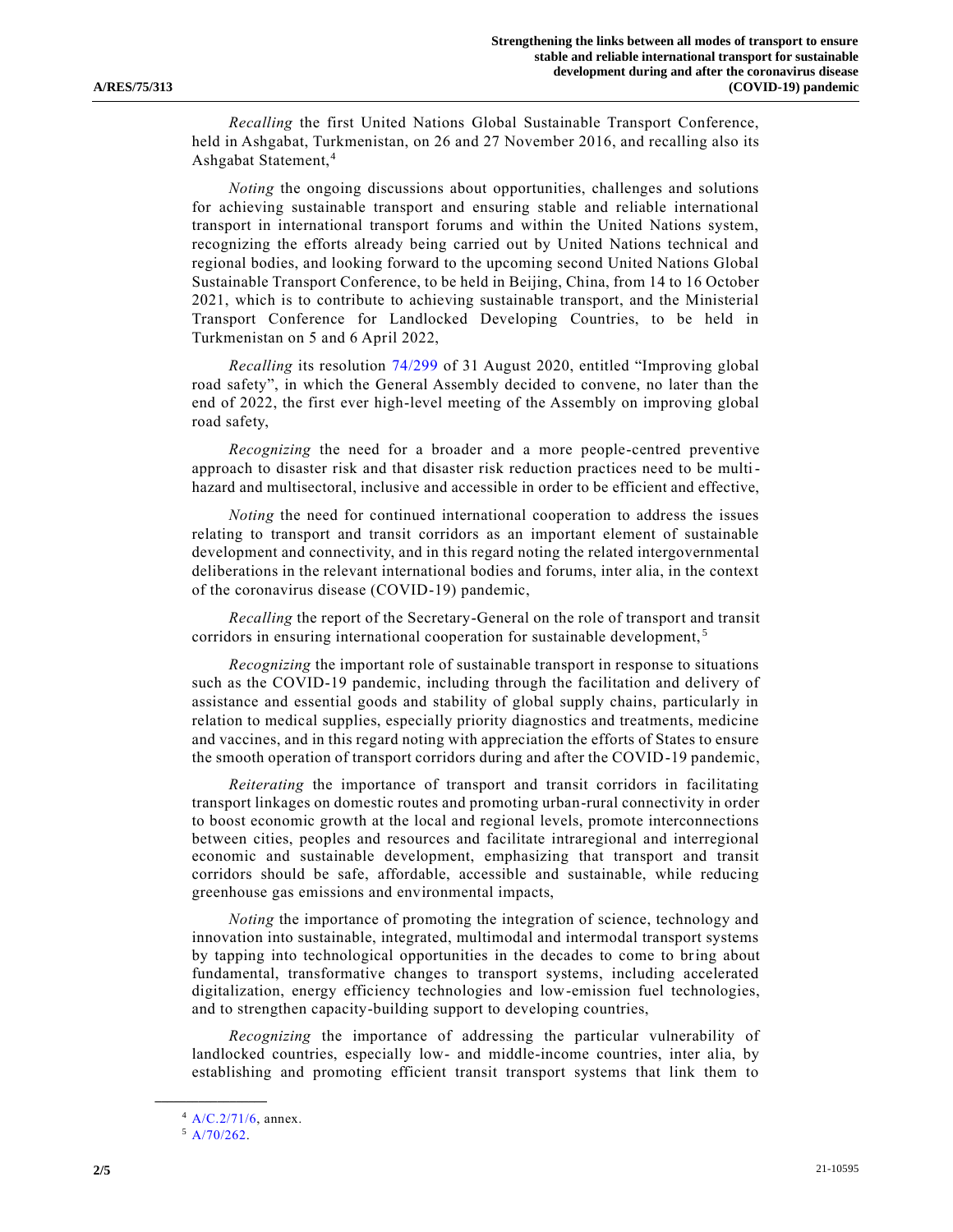international markets, and in this regard reaffirming that the Almaty Declaration,<sup>6</sup> the Vienna Declaration and the Vienna Programme of Action for Landlocked Developing Countries for the Decade  $2014-2024$ <sup>7</sup> constitute a fundamental framework for genuine partnerships between landlocked and transit developing countries and their development partners at the national, bilateral, subregional, regional and global levels,

*Stressing* the importance of enhancing inter-island connectivity and linking the economies of small island developing States to regional markets and global supply chains, including by integrating them into existing and emerging maritime and multimodal transport and economic corridors, and encouraging sustainable transport initiatives in the context of the Small Island Developing States Partnership Framework,

*Recognizing* that increasing investment in infrastructure is critical to integrate global economies, which can drive growth and help to achieve the Sustainable Development Goals, while the need for infrastructure is still enormous and pressing and will continue to grow, realizing that filling the huge gap in infrastructure financing will require public and private financing as well as technologies, know-how and operational efficiencies, as well as an enabling domestic environment, and in this regard affirming the need to enhance infrastructure investment and experience sharing, and that infrastructure must be high-quality, reliable, sustainable and resilient in order to support economic development and human well-being,

1. *Reaffirms its commitment* to international cooperation and solidarity at all levels and as the only way for the world to effectively respond to global crises such as the COVID-19 pandemic and their consequences, and acknowledges the key leadership role of the World Health Organization and the fundamental role of the United Nations system in catalysing and coordinating the comprehensive global response to the COVID-19 pandemic and the central efforts of Member States therein;

2. *Emphasizes* the contribution of sustainable, low-emission and energyefficient modes of transport to climate change mitigation and adaptation and the achievement of the Sustainable Development Goals, as well as the importance of long-term strategies and multi-stakeholder partnerships in delivering such sustainable modes of transport;

3. *Takes into account* the important role of transport for sustainable development as well as restoring normal living conditions and unhindered mobility, including ensuring the swift delivery of medical supplies, especially essential diagnostics and treatments, medicines and vaccines, therapeutics, and other health technologies during and after the COVID-19 pandemic;

4. *Commits* to enhancing the role of sustainable transport and mobility in job creation, mobility facilitation and improvement of the efficiency of logistics chains in connecting people and communities, particularly people in vulnerable situations, to jobs, schools and health services and in the delivery of goods and services to rural and urban communities, thus providing all with equal opportunities and leaving no one behind;

5. *Calls upon* Member States to maintain the continued functioning and strengthening of the transport system and transport infrastructure in all relevant aspects necessary for sustainable development, recognizing in this regard the

**\_\_\_\_\_\_\_\_\_\_\_\_\_\_\_\_\_\_**

<sup>6</sup> *Report of the International Ministerial Conference of Landlocked and Transit Developing Countries and Donor Countries and International Financial and Development Institutions on Transit Transport Cooperation, Almaty, Kazakhstan, 28 and 29 August 2003* [\(A/CONF.202/3\)](https://undocs.org/en/A/CONF.202/3), annex II.

<sup>7</sup> Resolution [69/137,](https://undocs.org/en/A/RES/69/137) annexes I and II.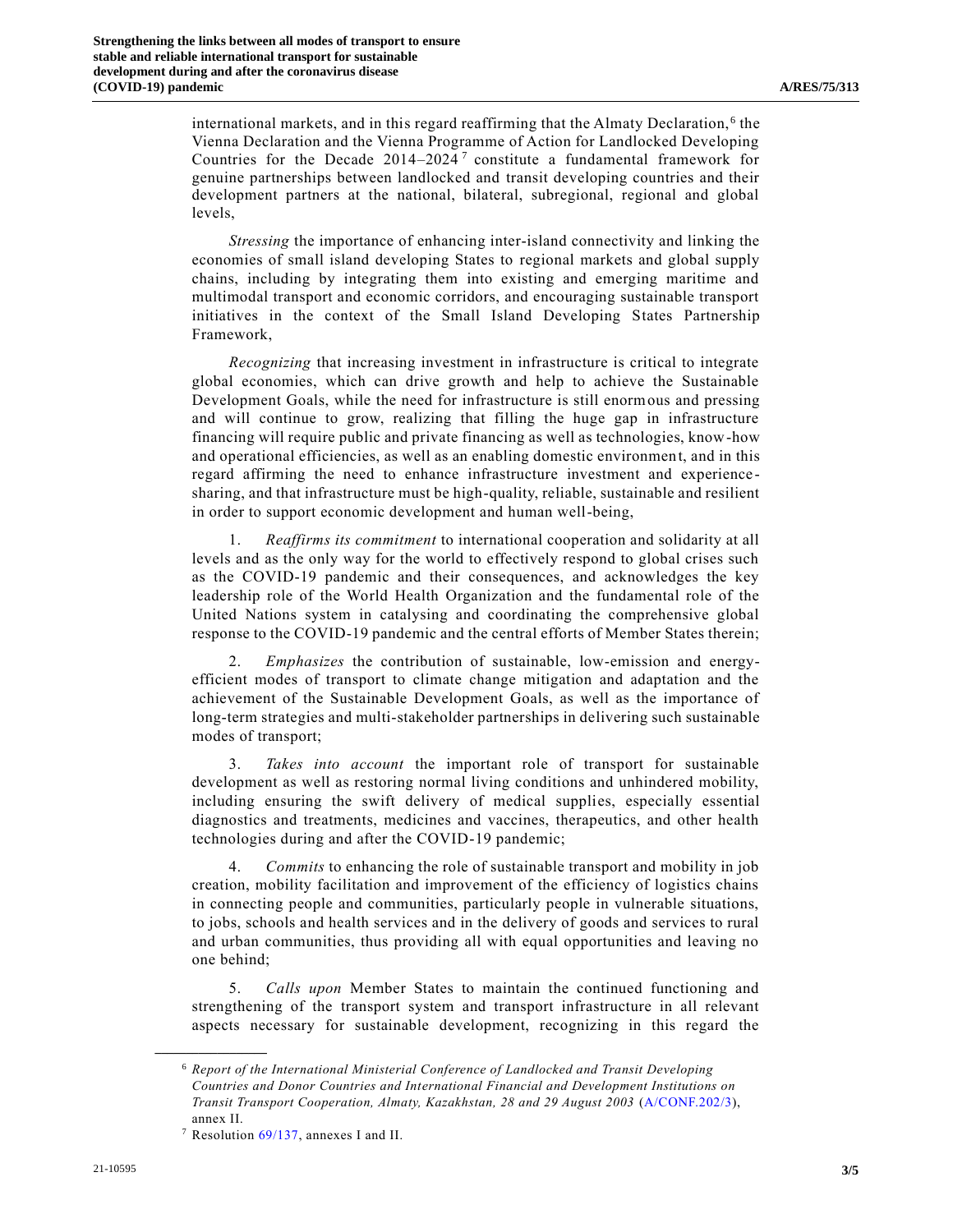importance of an enabling domestic environment and adequate domestic financing for the transport sector that does not undermine a country's debt sustainability in order to ensure stable and reliable domestic and international transport;

6. *Calls for* efforts to promote regional and interregional economic integration and cooperation, including by improving the planning of transportation infrastructure and mobility;

*Invites* Member States, as appropriate, to consider the experience achieved by the international community in dealing with the consequences of disasters through enhancing the effective implementation of relevant international conventions and multilateral instruments on transport and transit with the aim of ensuring stable, safe, reliable, accessible and sustainable transport during and after the COVID-19 pandemic;

8. *Underlines* the importance of international cooperation between relevant modes of transport and transport-related industries to mitigate the effects of the COVID-19 pandemic, including by exchanging information, scientific knowledge and best practices, as well as sharing experiences from the implementation of national transport development programmes and strategies as appropriate;

9. *Reaffirms its full commitment* to the decade of action and delivery for sustainable development, and in this regard underlines the need for the United Nations system to work as one to support all Governments;

10. *Emphasizes* the need to promote the development of a sustainable transport sector, which should contribute to the economic, social and environmental dimensions of sustainable development and minimize the adverse impact thereon;

11. *Suggests* that, with the further development of quality, reliable, sustainable and resilient infrastructure and multimodal transport corridors, the use of electronic unified transport documents based on the digital transmission of rel evant data could be considered for their potential, as they could minimize human involvement in transport and border crossing processes and thus could enhance the resilience of transport and logistics chains;

12. *Emphasizes* the importance of having reliable and sustainable channels for mutual exchange of information about the impact on transport operations and the movement of people by all modes of transport in situations such as the COVID-19 pandemic;

13. *Calls for* the promotion of the resilience of passenger transport to any outbreaks and other public health threats to contain the spread of infectious diseases in all modes of transport and in transport infrastructure facilities;

14. *Recognizes* the need to increase the resilience of transport systems to the threat of disasters, including through the mobilization of resources, leverage partnerships and assign technical resources, noting in this regard the work of the relevant mechanisms and initiatives of the United Nations and Governments;

15. *Recalls* the need to mobilize adequate financial resources, in order to increase the resilience of transport systems to effectively respond to the COVID-19 pandemic, including through the promotion of research collaboration and public private partnerships, where conceivable and practicable, so as to ensure a full, inclusive and sustainable post-disaster recovery and to build back better, with emphasis on the three dimensions of sustainable development;